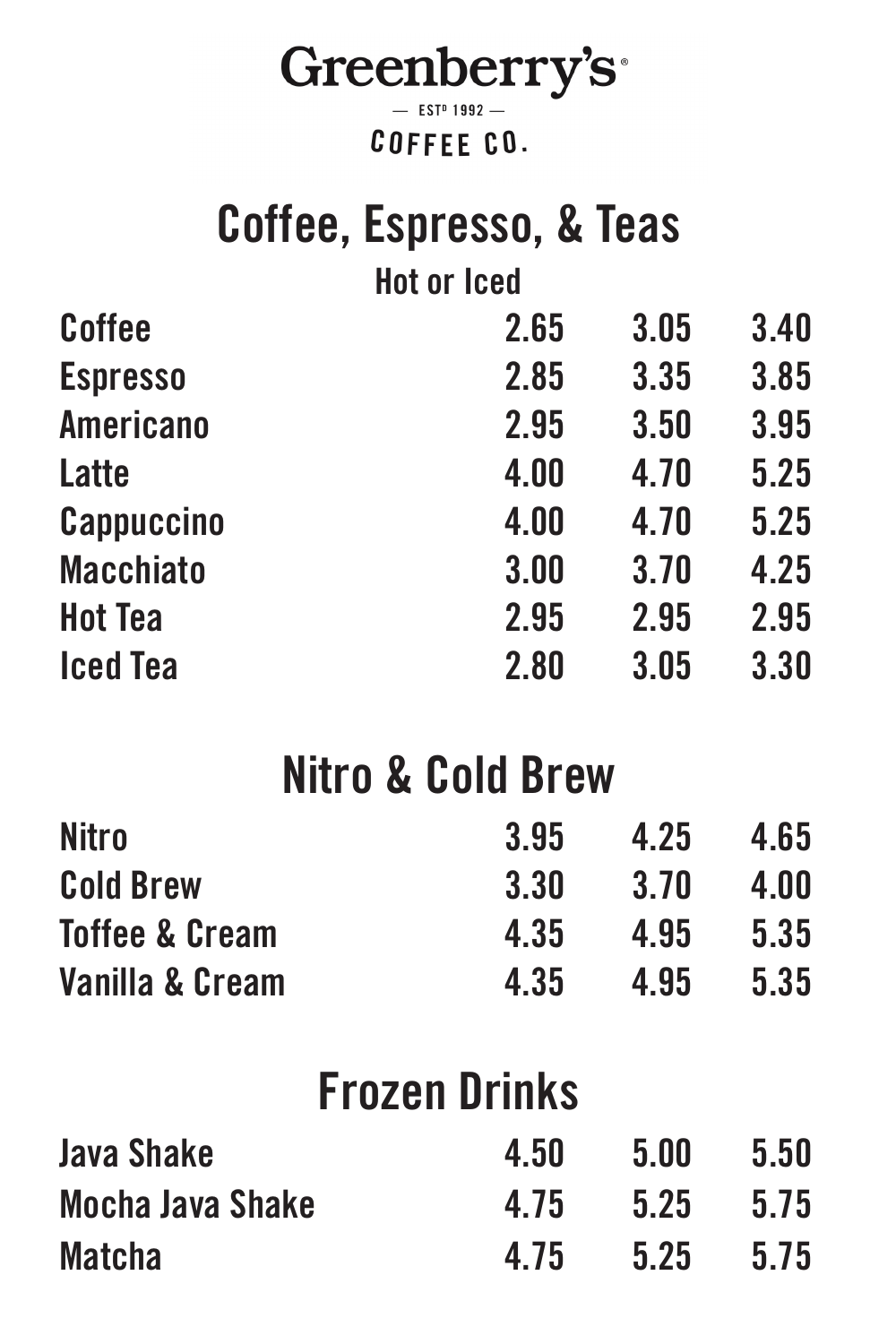### Flavored Lattes

| <b>Mocha</b>            | 4.95 | 5.55 | 5.95 |
|-------------------------|------|------|------|
| <b>White Mocha</b>      | 4.95 | 5.55 | 5.95 |
| <b>Caramel Vanilla</b>  | 4.95 | 5.55 | 5.95 |
| <b>Cinnamon Vanilla</b> | 4.95 | 5.55 | 5.95 |
| <b>Chai Latte</b>       | 4.50 | 5.00 | 5.50 |
| <b>Matcha Latte</b>     | 4.95 | 5.65 | 5.95 |

## Hot Chocolate & More

Flavor Shot .90 Soy/Almond 1.20 0at Milk 1.35 In-store refills 1.50

| <b>Hot Chocolate</b>      | 4.50 | 5.00 | 5.50 |
|---------------------------|------|------|------|
| <b>Sportea Fusions</b>    | 4.10 | 4.60 | 5.00 |
| Sportea Lemonade          | 4.25 | 4.85 | 5.25 |
| <b>Sparkling Lemonade</b> | 4.10 | 4.60 | 5.00 |

## Extras

#### Espresso Shot ... 90